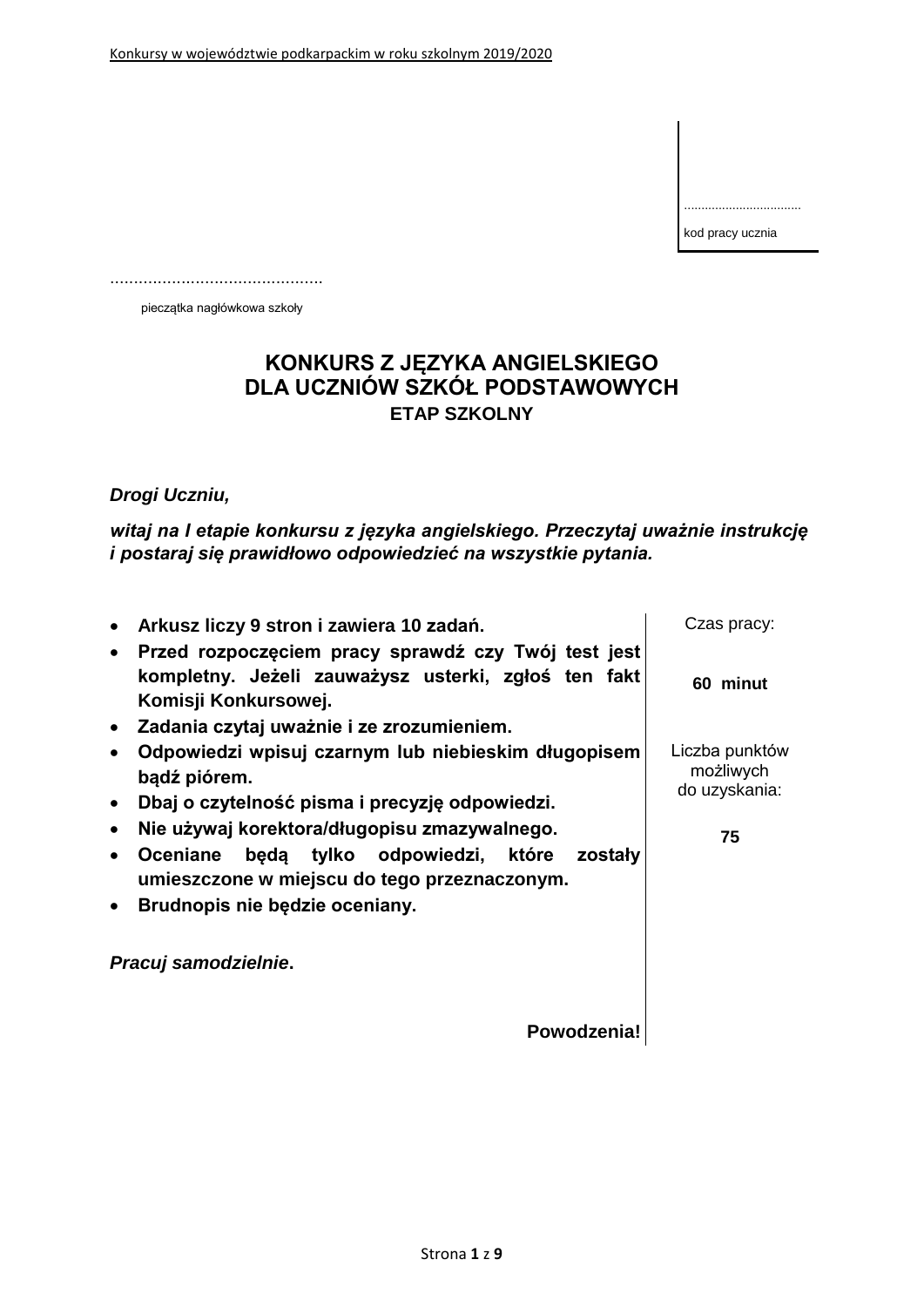*Przeczytaj poniższy tekst. Do poszczególnych akapitów tekstu (A-E) dobierz najlepiej pasujące nagłówki (1-8) podane nad tekstem i wpisz odpowiednie cyfry w wykropkowane miejsca. Trzy nagłówki zostały podane dodatkowo i nie pasują do żadnego akapitu. Za każdą poprawną odpowiedź otrzymasz 1 punkt.*

- 1. TRAVELLING
- 2. SOCIALIZING
- 3. FASHION
- 4. SPORT
- 5. HOUSEWORK
- 6. ENTERTAINMENT
- 7. FOOD
- 8. EDUCATION

#### FUTURE TEENS

What sort of life will teenagers have fifty years from now? No one can be sure, but experts have made some interesting predictions.

**A ………………………………………………………………….**

Robots will make the beds, sweep the floor and hang out the washing, so teenagers won't have to do many chores. Parents and teenagers might have a more relaxed relationship because of this. Or will they just find other things to argue about?

**B ………………………………………………………………….**

Some people might travel to school, but most people will study on their home computers and have virtual lessons with the world's best teachers. One teacher might have a million students! All the lessons will be in English and everyone around the world will take the same exams.

**C …………………………………………………………………**

Teenagers won't go to cafés and cinemas with friends, but they won't be lonely. They'll have fun in a virtual world and go to amazing virtual parties with their favourite stars.

**D …………………………………………………………………**

The films of today will seem very boring because you can't change the story as you watch. In fifty years, they will be interactive – there will be no difference between video games and films.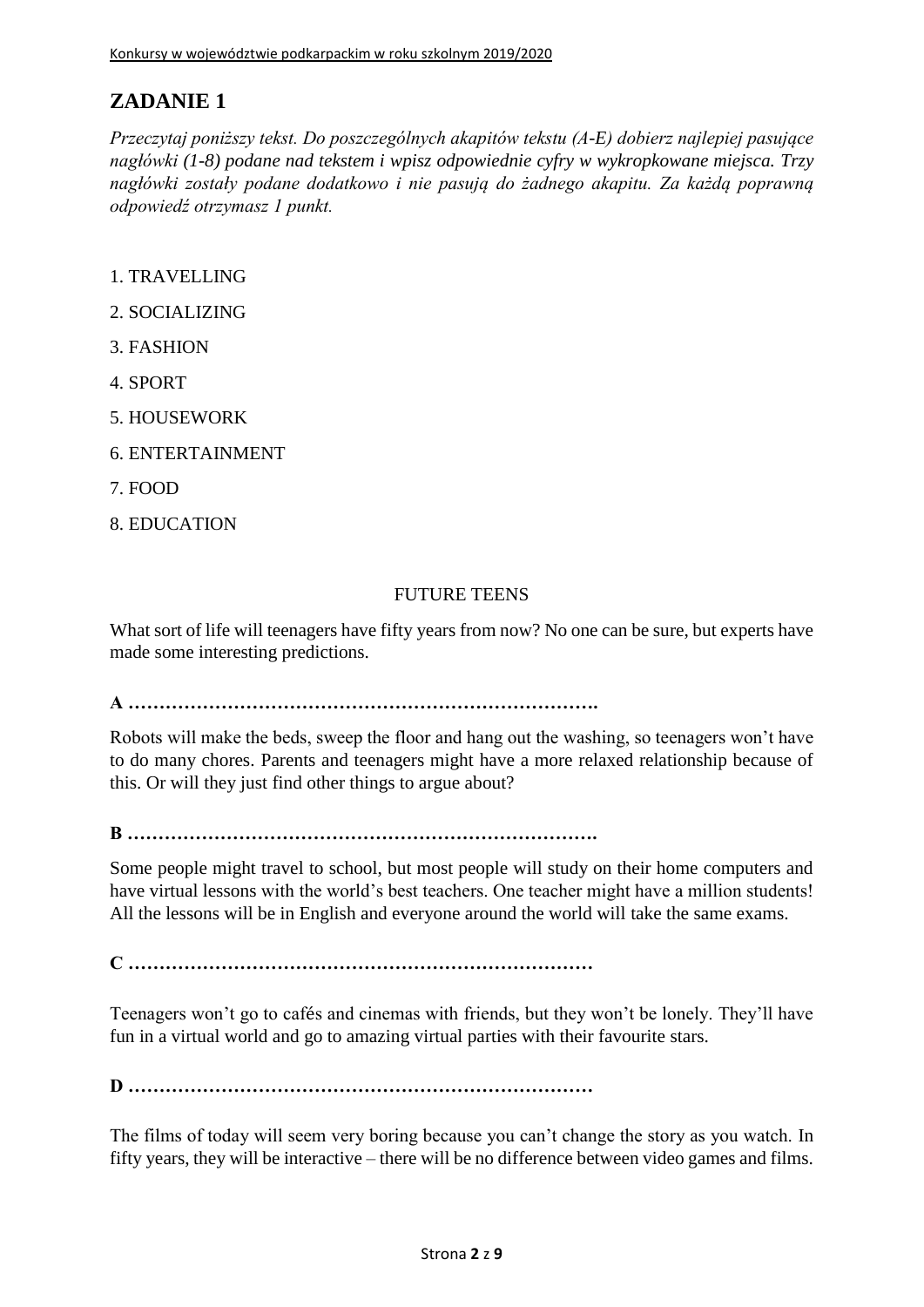**E …………………………………………………………………**

Teenagers will be fatter than today because they won't do much exercise, so the most popular clothes will be very big and baggy. Global warming will bring changes in teens' style, too. There will be air conditioning inside a lot of clothes – a big help in the hot temperatures around the world.

In fifty years, you will be old and grey. What will you think of the teens of the future?

*Adapted from: Next Move, Beddall, Wildman, Siuta, Wood*

**\_\_\_\_\_\_\_\_ / 5 pkt**

#### **ZADANIE 2**

*Przeczytaj tekst, z którego usunięto pięć zdań. Wpisz w każdą lukę (1-5) literę, którą oznaczono brakujące zdanie (A-G) tak, aby otrzymać spójny i logiczny tekst. Dwa zdania zostały podane dodatkowo i nie pasują do żadnej luki. Za każdą poprawną odpowiedź otrzymasz 1 punkt.*

#### THE STORY OF COCA-COLA

What is the most recognizable object in the world? Could it be a football? Or a Big-Mac? **1.** The famous Coca-Cola bottle is almost 100 years old!

Footballs and big macs are certainly part of life for lots of people; but Coca-Cola is now a permanent part of world culture. People know and drink Coca-Cola all over the world.

It is said that the Coca-Cola bottle is the most recognised object in the world. Hundreds of millions of people can recognise a Coke bottle by its shape, even if they cannot see it! And the famous Coca-Cola logo is the most famous logo in the world. **2. \_\_\_\_\_\_\_\_\_\_\_**

But the story of Coca-Cola is even older than that. It was in 1886 that John Pemberton, a druggist in Atlanta, Georgia, invented a new type of syrup, using coca leaves, sugar and cola nuts, plus a few other secret ingredients! Pemberton sold it as a medicine; and with its coca (the source of cocaine), it must have made people feel good!

**3.** Candler was interested, because he had another idea; he thought that Pemberton's "medicine" would be much better if it was mixed with soda.

Candler was thus the man who really invented the drink Coca-Cola. **4. \_\_\_\_\_\_\_\_\_\_\_** Candler also advertised his new drink, and soon people were going to drugstores just to get a drink of Coca-Cola.

Before long, other people became interested in the product, including a couple of businessmen who wanted to sell it in bottles. Candler sold them a licence to bottle the drink, and very quickly the men became millionnaires. The famous bottle, with its very distinctive shape, was designed in 1916.

During the First World War, American soldiers in Europe began asking for Coca-Cola, so the Coca-Cola company began to export to Europe. It was so popular with soldiers that they then had to start bottling the drink in Europe.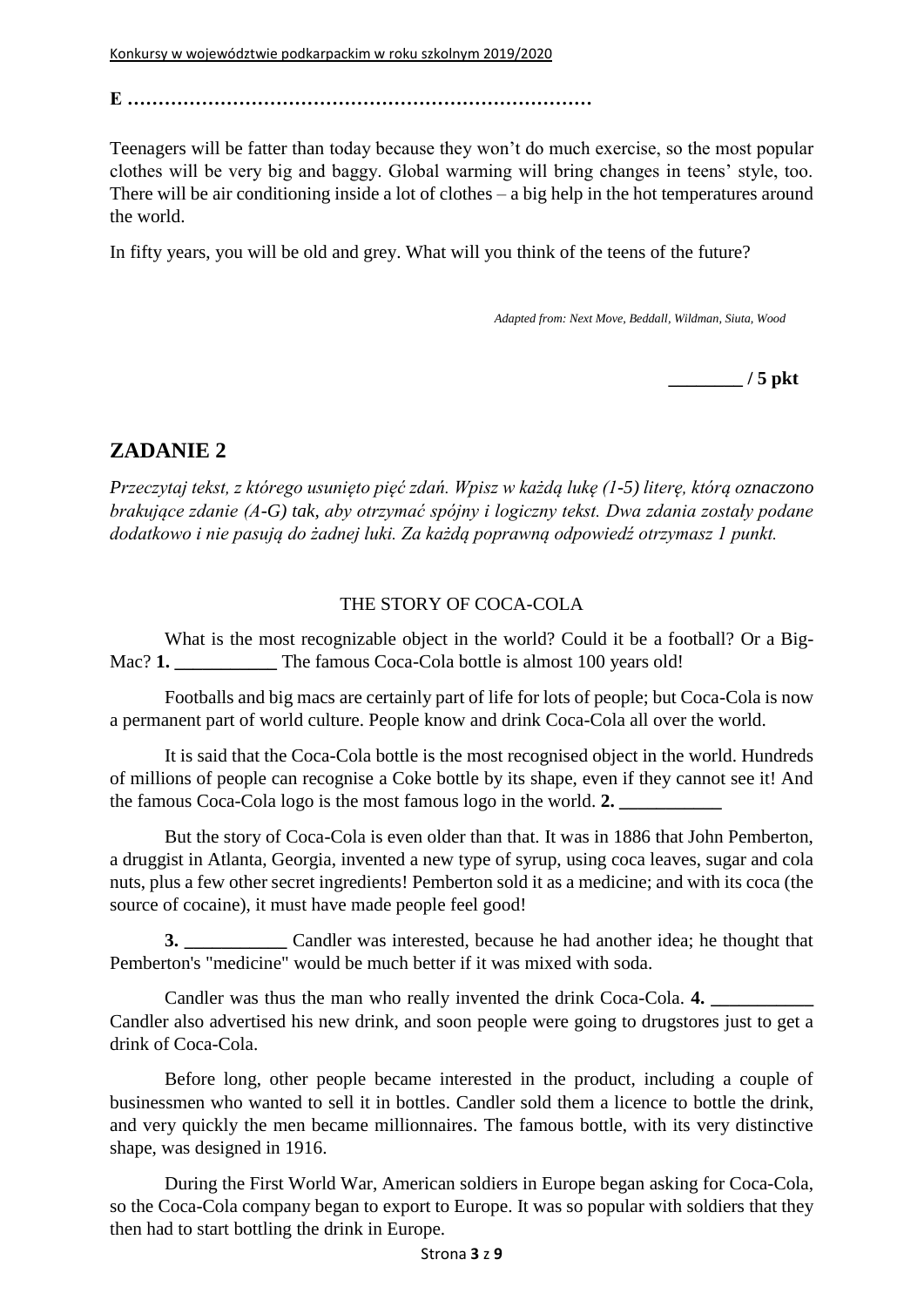Today, Coca-Cola is made in countries all over the world, including Russia and China; it is the world's most popular drink.

**5.** The exact ingredients for making Coca-Cola are only known to a handful of people. And as for the "coca" that was in the original drink, that was eliminated in 1903. It was a drug, and too dangerous. Today's Coca-Cola contains caffeine, but not cocaine!

*https://linguapress.com*

**A.** At first he sold it in his drugstore; then he began selling the syrup to other drugstores.

**B.** However, the future of Coca-Cola looks really bright.

**C.** No, the answer is a Coca-Cola bottle.

**D.** Nevertheless, Pemberton's medicine was not very successful, so he sold his secret formula to another druggist, Asa Candler.

**E.** As for the famous formula, it is probably the world's most valuable secret!

**F.** Unlike any other famous commercial logo, it has not changed in 100 years!

**G.** The Coca-Cola recipe has already been revealed to companies in Europe.

**\_\_\_\_\_\_\_\_ / 5 pkt**

### **ZADANIE 3**

*Z podanych możliwości wybierz i podkreśl tę, która najlepiej pasuje do podanego zdania. Za każdą poprawną odpowiedź otrzymasz 1 punkt.*

PRZYKŁAD: *My sister works as a …………………. She answers the phone and makes coffee for her boss.*

|  | a) assistant | b) secretary | c) waitress |
|--|--------------|--------------|-------------|
|--|--------------|--------------|-------------|

- 1. When you organize a holiday trip on your own, it may be hard to find accommodation at …………… prices.
	- a) logical b) cheap c) reasonable
- 2. It's a good idea to buy second-hand clothes, because you can …………… a lot of money in this way.
	- a) save b) make c) count
- 3. I wonder if you could put me …………… for a couple of nights next month. a) on b) round c) up
- 4. Journeys by train can be difficult, since trains are often …………… in the summer.
	- a) occupied b) crowded c) overdone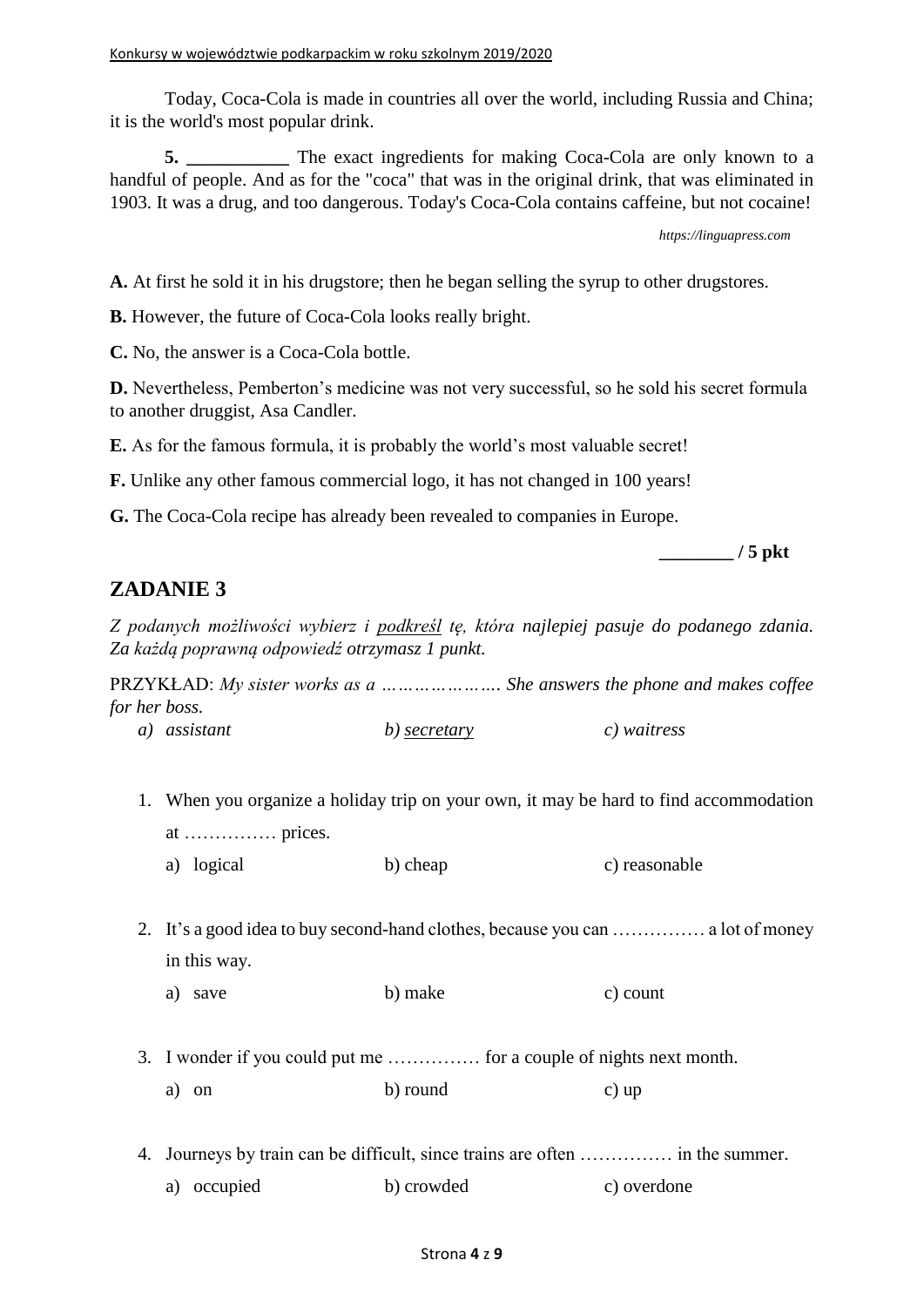| 5. In our school we have to wear a uniform and follow lots of |              |                        |
|---------------------------------------------------------------|--------------|------------------------|
| a) laws                                                       | b) ways      | c) rules               |
|                                                               |              |                        |
| a) wet                                                        | b) soaked    | c) damp                |
| 7. We will have the radiators fitted by a                     |              |                        |
| a) plumber                                                    | b) carpenter | c) heater              |
| 8. Ronaldo was  pushed in the penalty area.                   |              |                        |
| a) deliberately                                               | b) largely   | c) voluntarily         |
| 9. The workers of the company asked for a rise in their       |              |                        |
| a) reward                                                     | b) wages     | c) income              |
| 10. When Sandra is nervous, she tends to bite her             |              |                        |
| a) toes                                                       | b) joints    | c) nails               |
|                                                               |              | $\frac{1}{2}$ / 10 pkt |

*W poniższych zdaniach z podanych dwóch możliwości wybierz i podkreśl właściwą. Za każdą poprawną odpowiedź otrzymasz 1 punkt.*

PRZYKŁAD: *There are some / any eggs in the fridge.*

- 1. I took six exams and luckily I managed to **succeed / pass** all of them.
- 2. The post office is **on / at** the right.
- 3. My mum always **fries / bakes** the fish in butter**.**
- 4. Peter couldn't take **part / place** in the marathon because he had a pain in his leg.
- 5. Let's switch on the **bulb / light.** It's too dark in here.
- 6. During lectures we have to sit in silence and **pay / follow** attention.
- 7. These days many people decide to choose **iced / frozen** food instead of fresh food.
- 8. The head teacher thanked the **crew / staff** for working hard during the whole school year.
- 9. In the autumn, every **branch / leaf** on the tree turns yellow and then falls off**.**
- 10. When Tim was on holiday, he ran **out / down** of money after a few days, and had to go home.

**\_\_\_\_\_\_\_ / 10 pkt**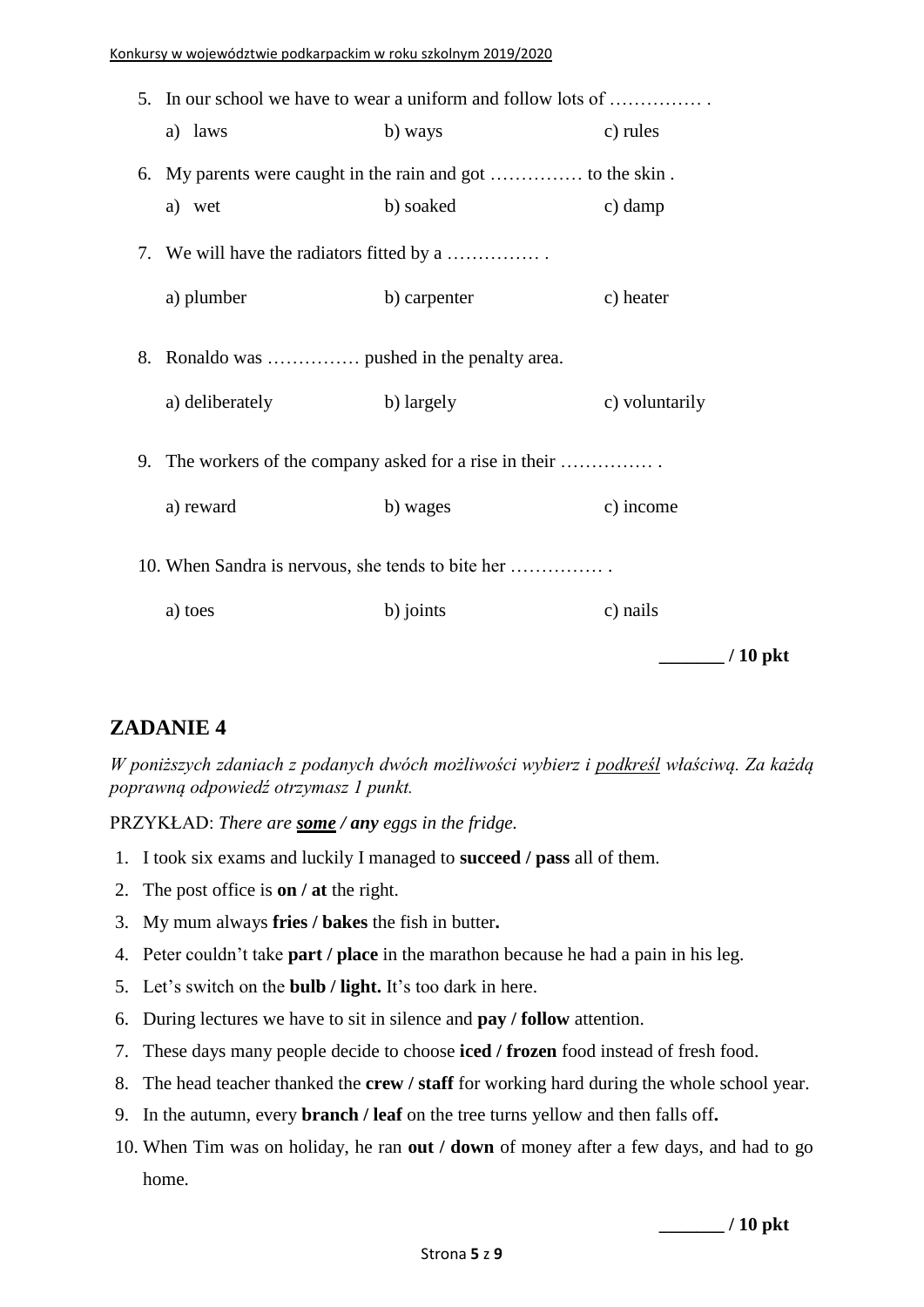*Uzupełnij każde z poniższych zdań jednym wyrazem. Liczba kresek odpowiada liczbie liter w brakującym wyrazie. Pierwsza litera brakującego słowa została podana. Wymagana jest całkowita poprawność ortograficzna wpisywanych odpowiedzi. Za każdą poprawną odpowiedź otrzymasz 1 punkt.*

PRZYKŁAD: *My d \_\_ \_\_ \_\_ \_\_ is to become a famous actress.*

*ODPOWIEDŹ: dream*

- 1. I suggest drawing the **c \_\_ \_\_ \_\_ \_\_ \_\_ \_\_ \_\_** as somebody is staring at us through the window.
- 2. Mike and his brother were born on the same day. They are **t**
- 3. Do you  $\mathbf{f}$  \_\_ \_ going to the theatre?
- 4. Under our house there is a  $c_$  \_\_ \_ \_ \_ \_ where we store many old things.
- 5. Are you sure we can **a \_\_ \_\_ \_\_ \_\_ \_\_** to buy such a luxurious car? We don't earn a lot.
- 6. When my dad is worried, lines appear on his  $\mathbf{f} = \mathbf{f} = \mathbf{f} = \mathbf{f} = \mathbf{f}$
- 7. Sue was a bit **j \_\_ \_\_ \_\_ \_\_ \_\_ \_\_** when she saw her boyfriend smiling at another girl**.**
- 8. Sorry, we can't exchange these trousers unless you still have the  $\mathbf{r}_{\text{max}} = \mathbf{r}_{\text{max}}$ .
- 9. Come on Steve! It's **h time you started working harder!**
- 10. When you go to the supermarket, please get me a **b \_\_ \_\_ \_\_ \_\_** of bananas.

**\_\_\_\_\_\_\_\_\_ / 10 pkt**

### **ZADANIE 6**

*Z podanych trzech możliwości wybierz i podkreśl właściwą. Za każdą poprawną odpowiedź otrzymasz 1 punkt.*

PRZYKŁAD: *I really hate do / to do / doing the housework.*

- 1. It's getting late. You **have / must / should** to go now.
- 2. Look at Megan! She looks so beautiful in the red dress she **is carrying / is wearing / wears.**
- 3. They have lived in the city centre **since / for / in** 2015.
- 4. 'Please keep quiet during the test,' our teacher **told / spoke / said** us.
- 5. If Tom had been driving more carefully, he **wouldn't crash / didn't crash / wouldn't have crashed**.
- 6. I'm hungry. If only I **had / didn't have / would have** a sandwich in my backpack.
- 7. We are having our car **services / servicing / serviced** tomorrow.
- 8. Chris felt **such / too / so** weak that he couldn't stand up.
- 9. Peter won the race **despite / however / although** falling over.
- 10. Our next conference **will be holding / will hold / will be held** on 3rd March.

**\_\_\_\_\_\_\_ / 10 pkt**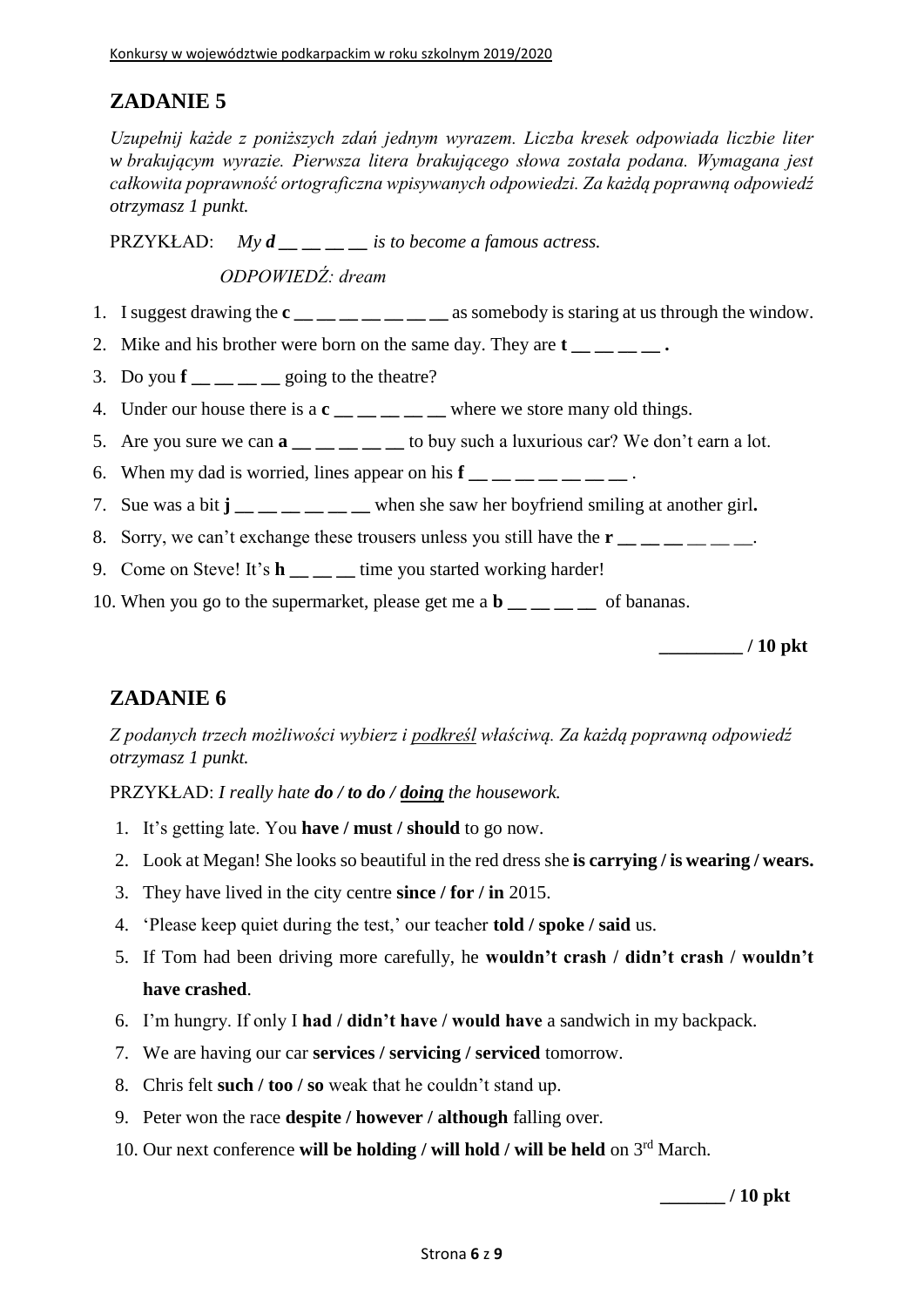*Przetłumacz na język angielski fragmenty zdań podane w nawiasach tak, aby otrzymać logicznie i gramatycznie poprawne zdania. Liczby należy wpisywać słownie. Wymagana jest całkowita poprawność ortograficzna wpisywanych odpowiedzi. Za każdą poprawną odpowiedź otrzymasz 1 punkt.*

PRZYKŁAD: *(Nie mów) ………………………………….. Peter about my birthday party.*

ODPOWIEDŹ: *Don't tell*

| fresh, don't buy it. |                       |
|----------------------|-----------------------|
|                      |                       |
|                      |                       |
|                      |                       |
|                      | $\frac{1}{2}$ / 5 pkt |

### **ZADANIE 8**

*Uzupełnij każde z poniższych zdań jednym wyrazem, aby było ono logiczne i poprawne gramatycznie. Wymagana jest całkowita poprawność ortograficzna wpisywanych odpowiedzi. Za każdą poprawną odpowiedź otrzymasz 1 punkt.*

PRZYKŁAD: *Is Mark interested ……………………. astronomy?*

#### ODPOWIEDŹ: *in*

- 1. ……………………… you like some more mineral water?
- 2. The woman ………………….. wallet had been stolen went to the police station.
- 3. I don't ……………………. in horoscopes. They are rubbish.
- 4. How ………………… furniture shops are there in this town?
- 5. ………………… I want is some peace and quiet!
- 6. The fish was not ……………….. tasty as the meat.
- 7. Henry isn't a safe driver! He should drive……………….. slowly.
- 8. Karen …………………….. after her mother. They're very similar.
- 9. Excuse me, is this umbrella yours or does it ………………………….. to somebody else?
- 10. There's …………………………………… to see you. Shall I ask them to wait?

**\_\_\_\_\_\_\_\_\_ / 10 pkt**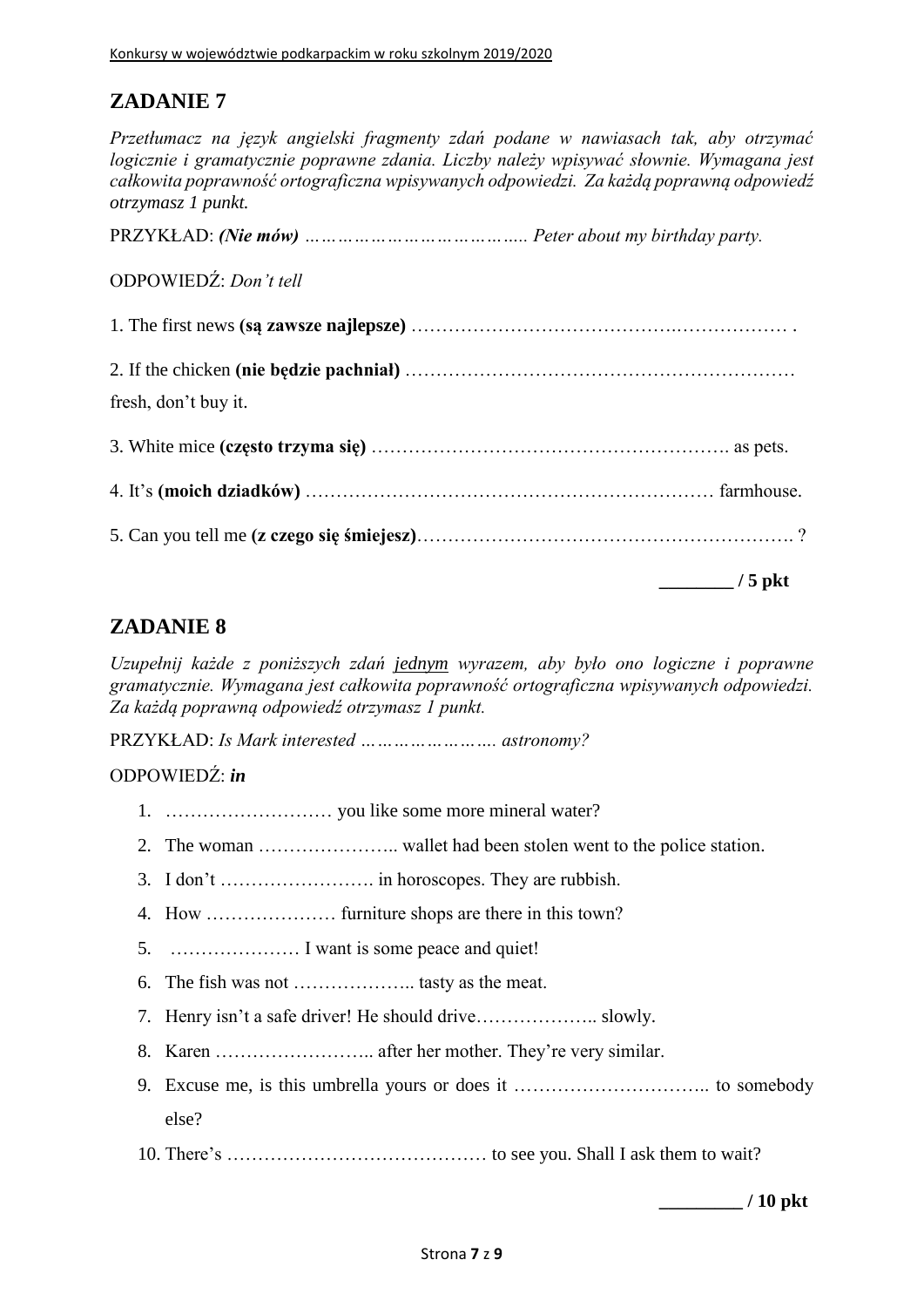*Uzupełnij zdania, wykorzystując podane w nawiasach wyrazy w odpowiedniej formie. Aby otrzymać zdania logicznie i gramatycznie poprawne należy też dodać, jeśli to konieczne, inne niezbędne elementy. Nie należy zmieniać kolejności podanych wyrazów. W każdą lukę możesz wpisać maksymalnie 4 wyrazy. Wymagana jest całkowita poprawność ortograficzna i gramatyczna wpisywanych odpowiedzi. Za każdą poprawną odpowiedź otrzymasz 1 punkt.*

PRZYKŁAD: *It's (bad / hotel) ……………………………….. I've ever stayed in.*

ODPOWIEDŹ: *the worst hotel*

1. While you **(take /shower )** ………………………………………, your friend called you to ask about the project. 2. I **(never / eat)** .................................................................................. snails so far. 3. This bus is really slow! I wish **(we / take)** ………………………………..………………the train instead. 4. We **(should / not / be)** ………………………………………………… rude to the police officer! It was a very bad idea! 5. Thanks for the offer, but **(I / rather)** ……………..……………………………………… stay in tonight. **\_\_\_\_\_\_\_ / 5 pkt**

# **ZADANIE 10**

*Zadaj pytania o informację zawartą w podkreślonej części poniższych zdań. Wymagana jest pełna poprawność ortograficzna i gramatyczna wpisywanych odpowiedzi. Za każdą poprawną odpowiedź otrzymasz 1 punkt.*

PRZYKŁAD: *This watch belonged to my great-grandmother.*

ODPOWIEDŹ: *Who did this watch belong to?*

| 1. Mike has had a sore throat for four days.            |
|---------------------------------------------------------|
|                                                         |
| 2. <b>Funny comedies</b> make me laugh.                 |
|                                                         |
| 3. Sue always leaves home at 7.30.                      |
|                                                         |
| 4. She bought the shoes because they were really cheap. |
|                                                         |
| 5. There were <b>twenty</b> chairs in the classroom.    |
|                                                         |